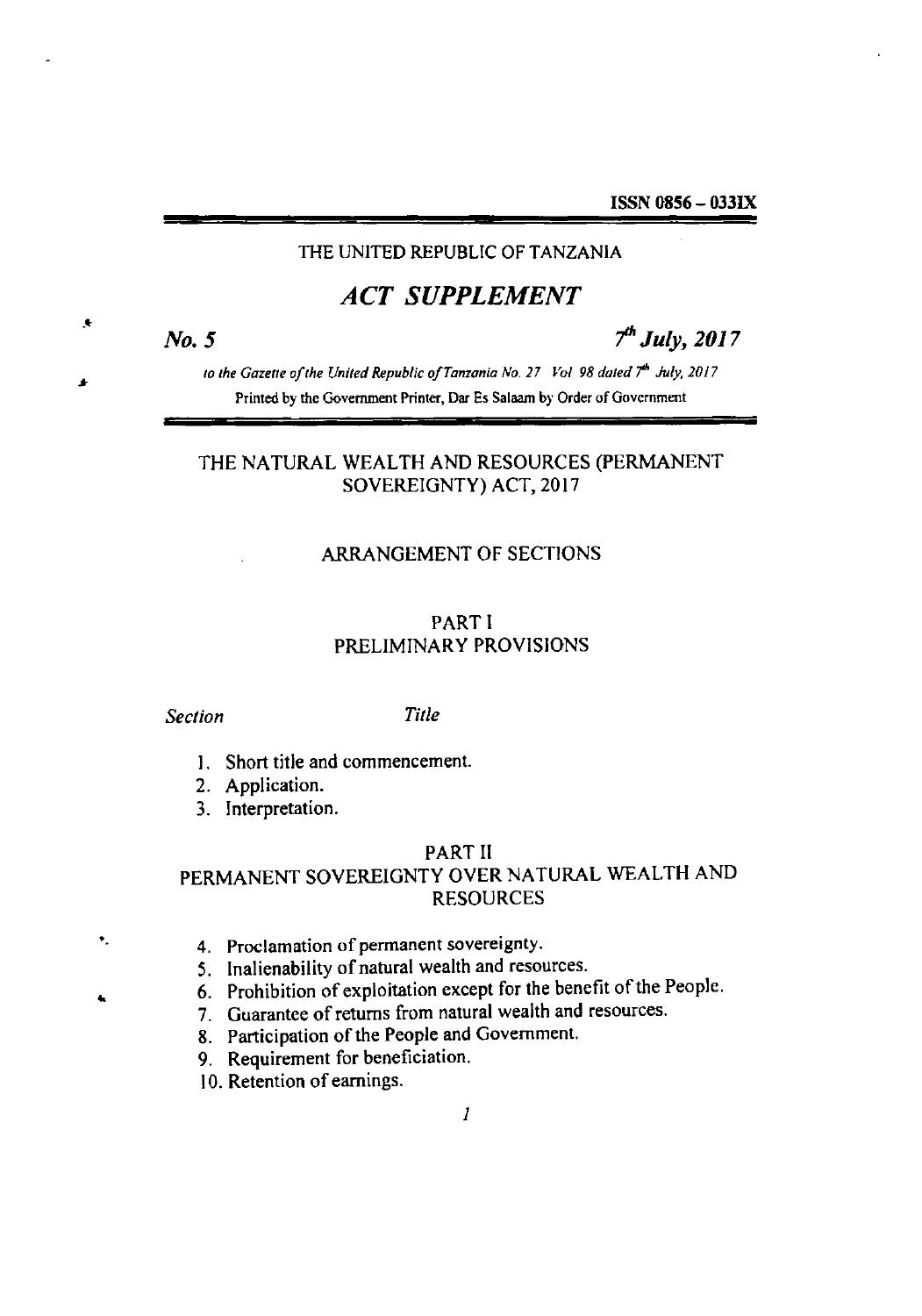# PART III PROTECTION OF PERMANENT SOVEREIGNTY

- 11. Prohibition of proceedings in foreign courts.
- 12. Review by the National Assembly.
- 13. Power to make regulations.

# **SCHEDULES**

 $\tilde{\mathbf{v}}_i$ 

 $\mathbf{u}$ 

 $\mathbf{A}$ 

ø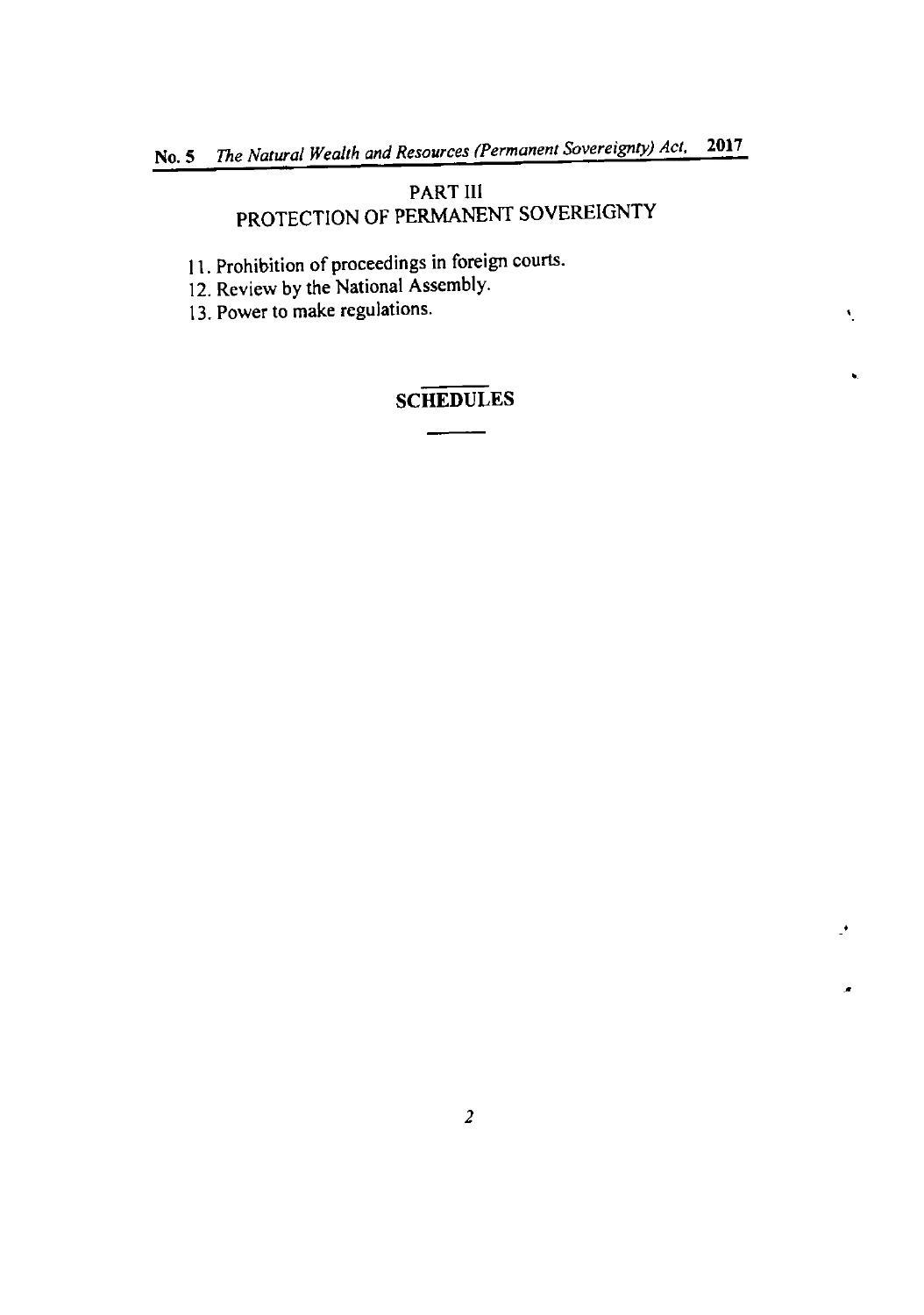# THE UNITED REPUBLIC OF TANZANIA



Ŀ,

 $\bullet$  .

NO.5 0F 2017

I ASSENT

JoHN PoMBE JoSEPH MAGUFULI President

 $[5<sup>th</sup>$  July, 2017]

# PREAMBLE

WHEREAs, the fundamental objectives and directive principles of state policy enshrined under sub-article (l) of Article 8 and Article 9(f) of the Constitution, asserts that the United Republic is a State which adheres to the principles of democracy and social justice and, accordingly, sovereignty resides in the People and it is from the People that the Govemment, through the Constitution, derives all its powers and authority and that the primary objective of the Govemment shall be the welfare of the People;

AND WHEREAS, intemational law recognizes the right of the United Republic to assert permanent sovereign right for the purpose of exploring, exploiting and managing is natural resources;

AND RECOGNISING, that the United Republic is a signatory to the United Nations Universal Declaration of Human Rights and the African Charter on Human and Peoples Rights and subscribes to Articles l7 and 2l respectively;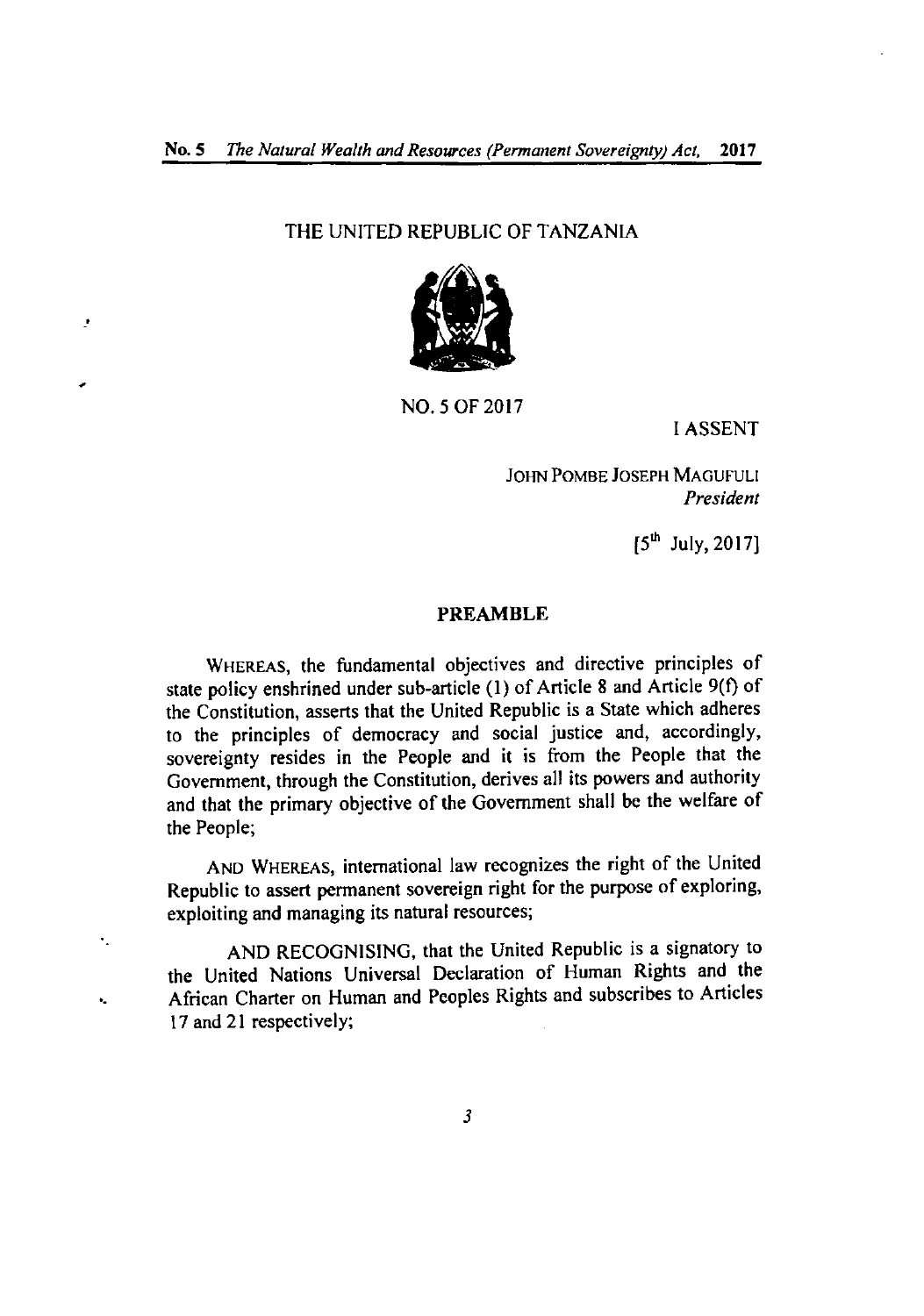AND WHEREAS, the United Republic being a sovereign state has permanent sovereignty over all natural wealth and resources thence imposing on the Government the responsibility of ensuring that interests of the People and the United Republic are paramount and protected in any arrangement or agreement which the Government makes or enters in respect of such natural wealth and resources;

AND WHEREAS, by virtue of Article 27 of the Constitution the protection of natural wealth and resources in the United Republic is charged on the People and the Government and the control of which is entrusted to the President:

 $\mathbf{u}$  .

Ĵ.

þ,

AND WHEREAS, the fundamental objectives and directive principles of state policy enshrined under paragraphs (c) and (i) of Article 9 of the Constitution requires all activities of the Government to be conducted in such a manner as to ensure that the national wealth and heritage are harnessed, preserved and applied for the common good, and to prevent exploitation, and that, the use of the national wealth and heritage places emphasis on the development of the People and the Nation, and in particular, geared towards the eradication of poverty, ignorance and diseases:

AND WHEREAS, the Government has resolved to fairly and equitably undertake protracted measures intended to ensure that the natural wealth and resources of the United Republic are used for the greatest benefit and welfare of the People and the United Republic by ensuring that all arrangements or agreements made into by the Government protect interests of the People and the United Republic;

AND WHEREAS, it is necessary to make comprehensive statutory provisions to provide for ownership and control over natural wealth and resources and to provide for the protection of permanent sovereignty over natural wealth and resources;

NOW THEREFORE, be it ENACTED by Parliament of the United Republic of Tanzania as follows: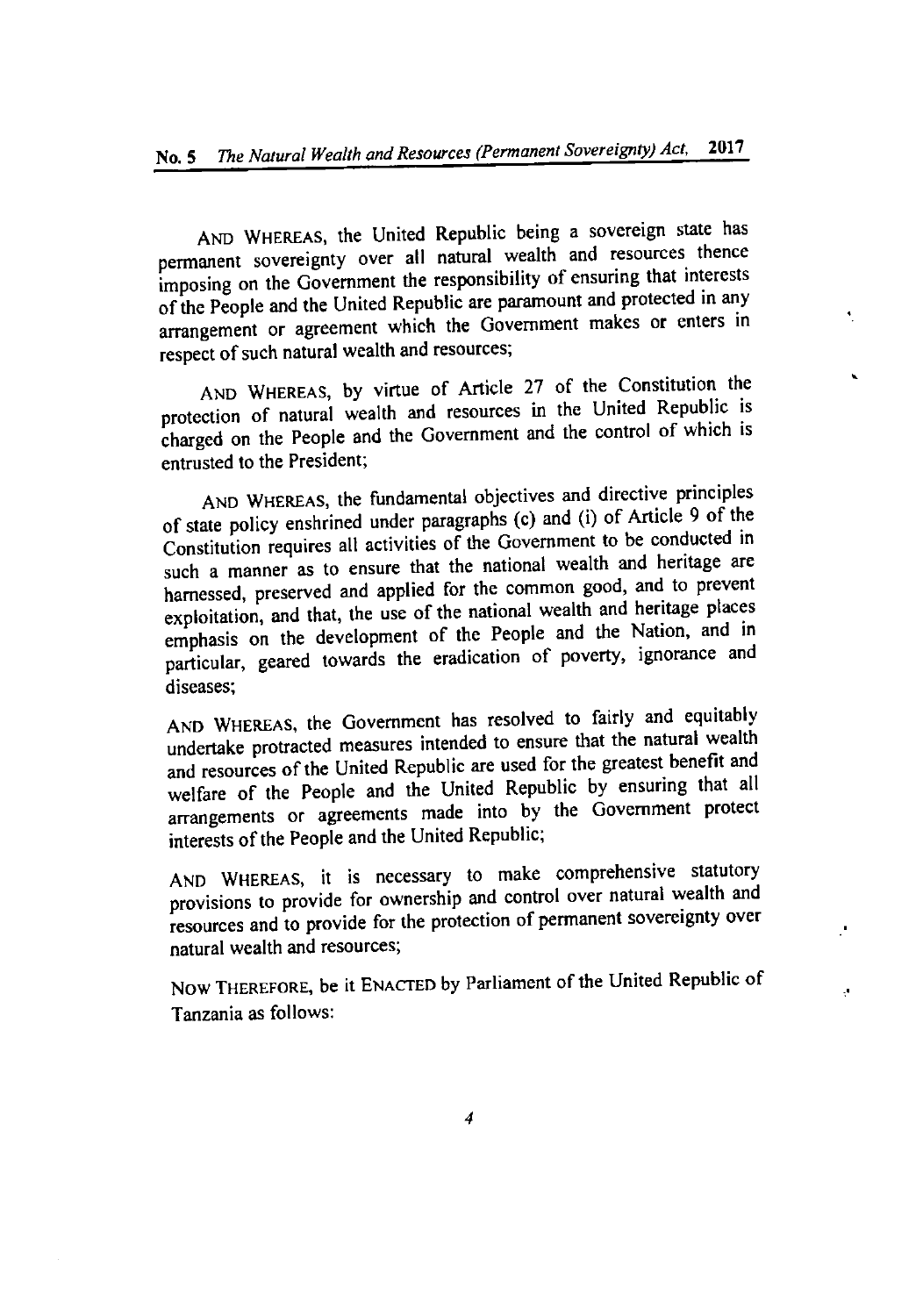# PART I PRELIMTNARY PROVISIONS

 $\mathcal{I}$ 

 $\bullet$ 

 $\ddot{\ddot{\phantom{a}}}$ 

 $\bullet$ 

| Short title and<br>commencement | 1. This Act may be cited as the Natural Wealth<br>and Resources (Permanent Sovereignty) Act, 2017,<br>and shall come into operation on such date as the<br>Minister may, by notice published in the Gazette,<br>appoint.                                                                                                                                                                                                                                                                                                                                                                                                                                                                                                                                                                                                                                                                                                                                                                                                                               |
|---------------------------------|--------------------------------------------------------------------------------------------------------------------------------------------------------------------------------------------------------------------------------------------------------------------------------------------------------------------------------------------------------------------------------------------------------------------------------------------------------------------------------------------------------------------------------------------------------------------------------------------------------------------------------------------------------------------------------------------------------------------------------------------------------------------------------------------------------------------------------------------------------------------------------------------------------------------------------------------------------------------------------------------------------------------------------------------------------|
| Application                     | 2. This Act shall, without prejudice to the<br>authority of the Revolutionary Government of<br>Zanzibar over ownership and control of its own<br>national wealth and resources in accordance with the<br>Constitution and the laws of Tanzania Zanzibar in<br>relation to natural wealth and resources, apply to<br>Mainland Tanzania as well as Tanzania Zanzibar.                                                                                                                                                                                                                                                                                                                                                                                                                                                                                                                                                                                                                                                                                    |
| Interpretation                  | 3. In this Act, unless the context otherwise<br>requires-<br>"arrangement or agreement" means any contract<br>relating to extraction, exploitation<br>$-$ or<br>acquisition and use of natural wealth and<br>resources;<br>"Government" means the Government of the United<br>Republic or the Revolutionary Government of<br>Zanzibar as the case may be, and the<br>corresponding Constitutions and institutions of<br>the United Republic and Tanzania Zanzibar<br>exercising powers or performing functions in<br>relation to natural wealth and resources;<br>"Minister" means the Minister responsible for<br>constitutional affairs;<br>"natural wealth and resources" means all materials or<br>substances occurring in nature such as soil,<br>subsoil, gaseous and water resources, and flora,<br>fauna, genetic resources, aquatic resources,<br>micro-organisms, air space, rivers, lakes and<br>maritime space, including the Tanzania's<br>territorial sea and the continental shelf, living<br>and non-living resources in the Exclusive |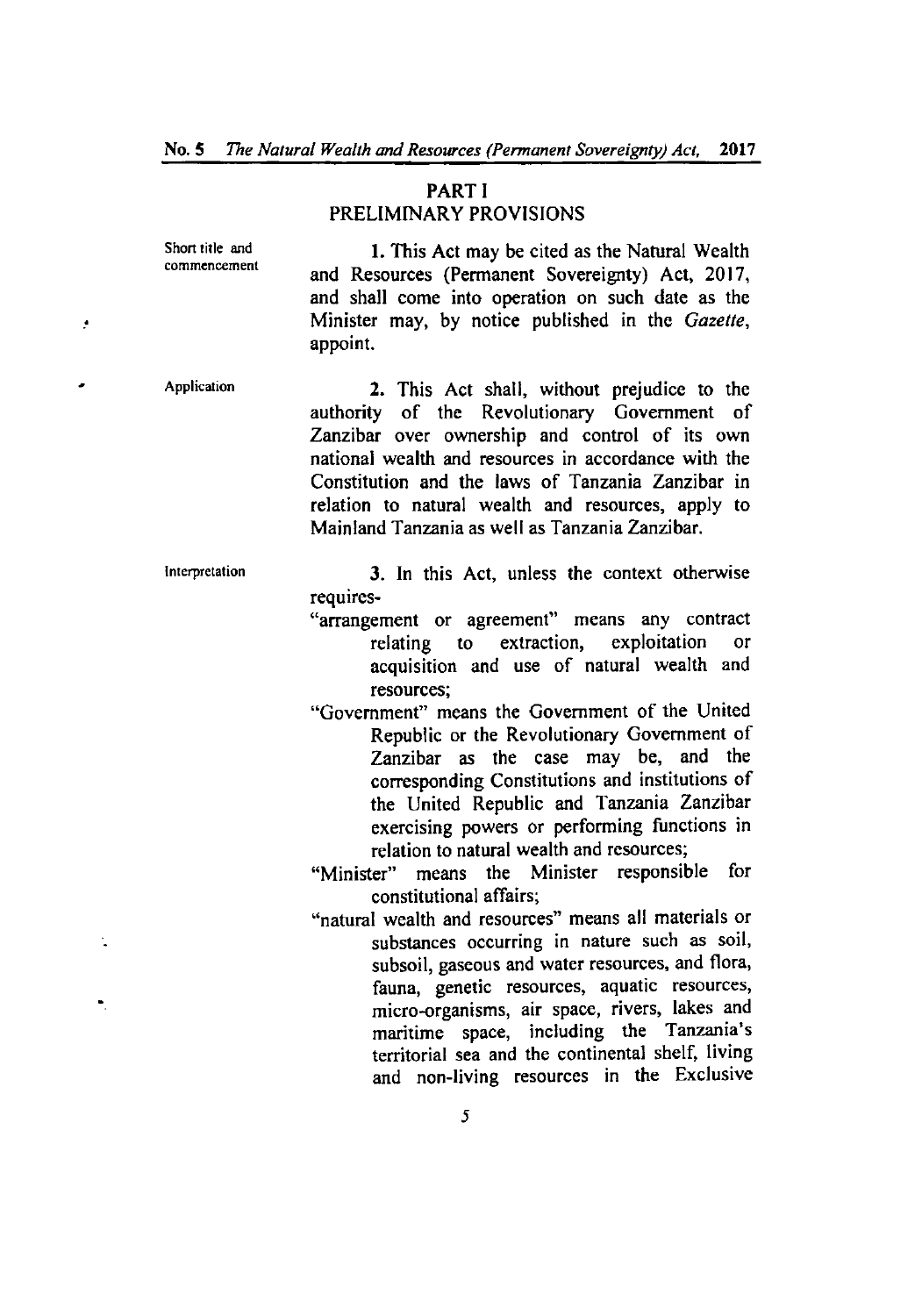Economic Zone which can be extracted, exploited or acquired and used for economic gain whether processed or not; and

"national jurisdiction" means the authority of judicial system in the United Republic to administer justice over things and persons within the United Republic.

# PART II

# PERMANENT SOVEREIGNTY OVER NATURAL WEALTH AND RESOURCES

Proclamation of Permanent sovereignty

4.-(1) The People of the United Republic shall have permanent sovereignty over all natural wealth and resources.

(2) The ownership and control over natural wealth and resources shall be exercised by, and through the Govemment on behalf of the People and the United Republic.

(3) The First Schedute and the Second Schedule shall have effect in relation to assertion by the People and the United Republic over permanent sovereignty over natural wealth and resources.

Inalienability of natural wealth and resources

5.-(l) The natural wealth and resources shall be inalienable in any manner whatsoever and shall always remain the property of the People of the United Republic.

(2) The natural wealth and resources shall be held in irust by the President on behalf of the People of the United Republic.

(3) For purposes of subsections  $(1)$  and  $(2)$ , all activities and undertakings relating to exploration of natural wealth and resources shall be conducted by the Government on behalf of the People of the United Republic.

z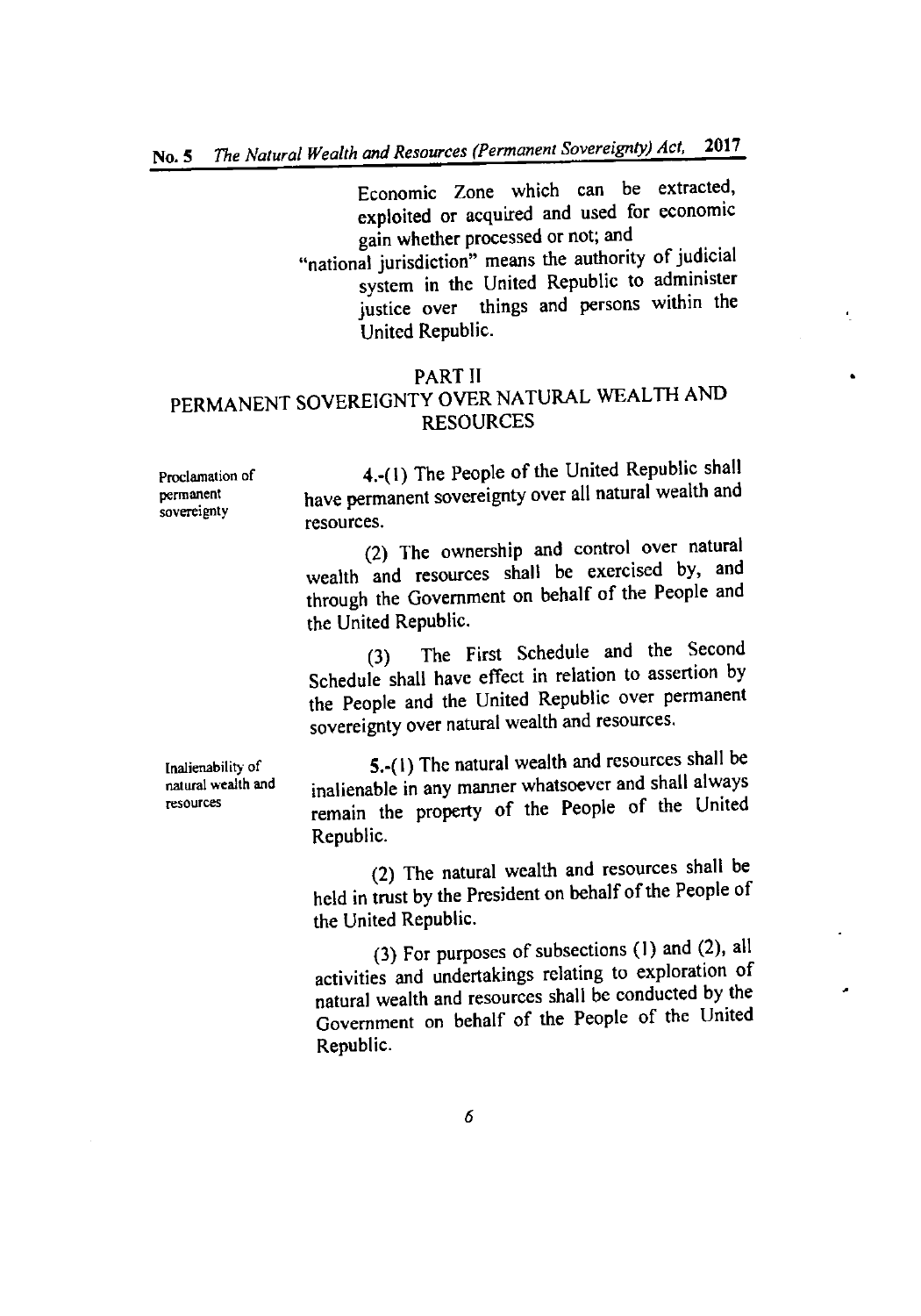(4) Without prejudice to subsection (3), the Govemment may, where it considers necessary, authorise any person to perform functions or undertakings relating to exploration of natural wealth and resources in accordance with the laws of Tanzania.

Prohibition of exploitation except for the benefit of the People Cap. 2

 $\mathbf{r}$ 

6.-(l) Pursuant to paragraphs (c) and (i) of Article 9 of the Constitution, it shall be unlawful to make any arrangement or agreement for the extraction, exploitation or acquisition and use of natural wealth and resources except where the interests of the People and the United Republic are fully secured.

(2) Any arrangement or agreement for international cooperation for the economic and social development involving natural wealth and resources, whether in the form of public or private capital investments, exchange of goods and services, technical assistance or exchange of scientific information shall aim at furthering independence and self reliance of the people of the United Republic of Tanzania based upon respect for permanent sovereignty over natural wealth and resources.

(3) For purposes of subsections  $(1)$  and  $(2)$ , it shall be the duty and responsibility of the Govemment, all organs and persons or authorities exercising executive, legislative or judicial functions to take cognizance of, observe and apply the provisions of this Act.

7. ln any arrangement or agreement for extraction, exploitation or acquisition and use of natural wealth and resources, there shall be guaranteed returns into the Tanzanian economy from the eamings accrued or derived from such extraction, exploitation or acquisition and use.

> 8. Any authorisation granted for the extraction, exploitation or acquisition and use of natural wealth ensure that the Government obtains an equitable stake and resources, arrangements shall be made or given to

Guarantee of returns from natural wealth and resources

Participation of the People and Govemment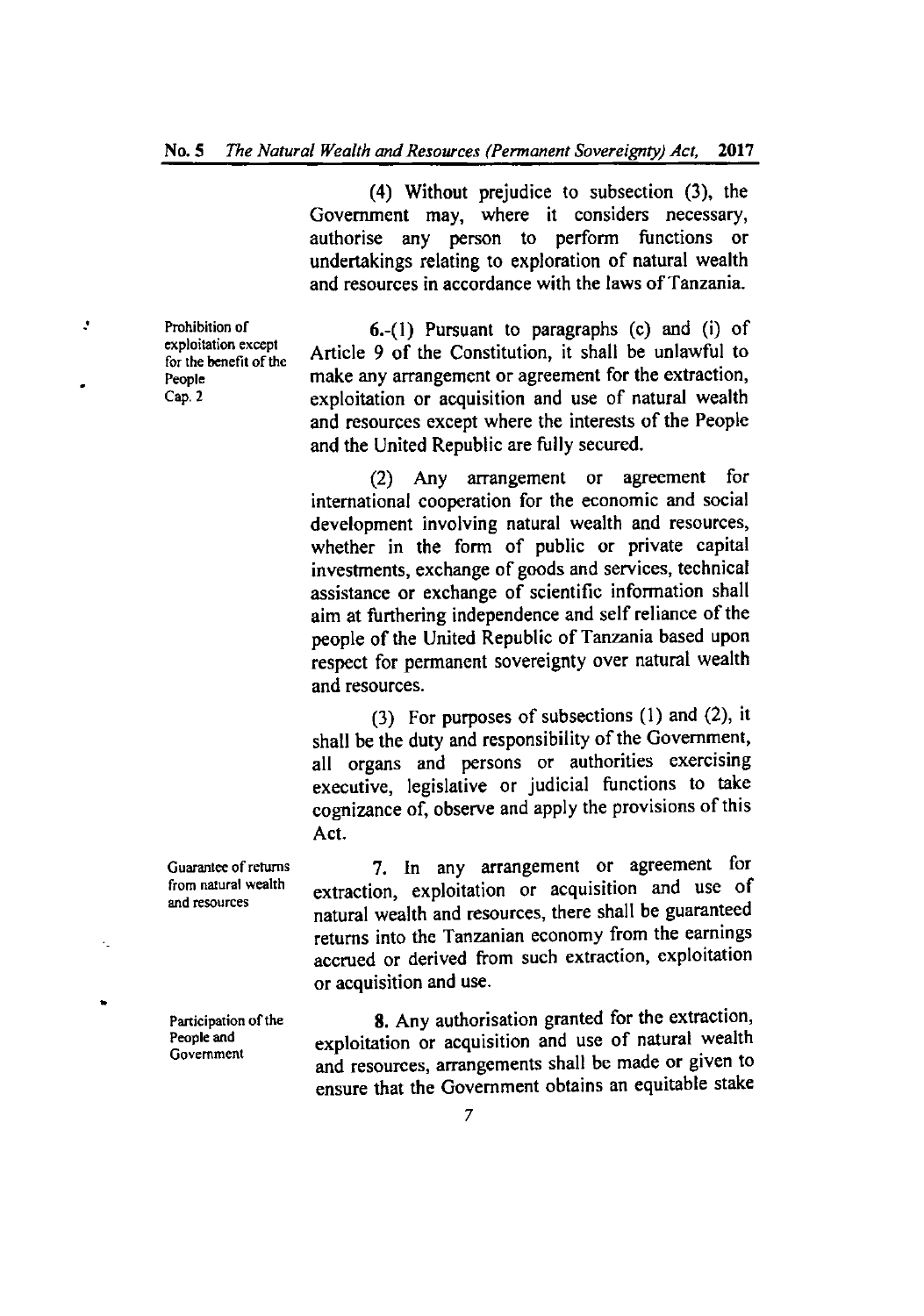in the venture and the People of the United Republic may acquire stakes in the venture.

9.-(1) Any arrangement or agreement for the Requirement for extraction, exploitation or acquisition and use of natural wealth and resources shall ensure that no raw resources are exported for beneficiation outside the United Republic.

> (2) For the purpose of subsection (1), in any arrangement or agreement for the extraction, exploitation or acquisition and use of natural wealth and resources, there shall be commitment to establish beneficiation facilities within the United Republic.

10.-(1) Any arrangement or agreement for Retention of extraction, exploitation or acquisition and use of earnings natural wealth and resources shall require that earnings from disposal or dealings be retained in the banks and financial institutions established in the United Republic.

> (2) For the purpose of subsection (1), it shall be unlawful to keep such earnings in banks or financial institutions outside the United Republic except where distributed profits are repatriated in accordance with the laws of Tanzania.

# **PART III**

# PROTECTION OF PERMANENT SOVEREIGNTY

Prohibition of proceedings in foreign courts

heneficiation

11.-(1) Pursuant to Article 27 (1) of the Constitution, permanent sovereignty over natural wealth and resources shall not be a subject of proceedings in any foreign court or tribunal.

(2) For the purpose of subsection (1), disputes arising from extraction, exploitation or acquisition and use of natural wealth and resources shall be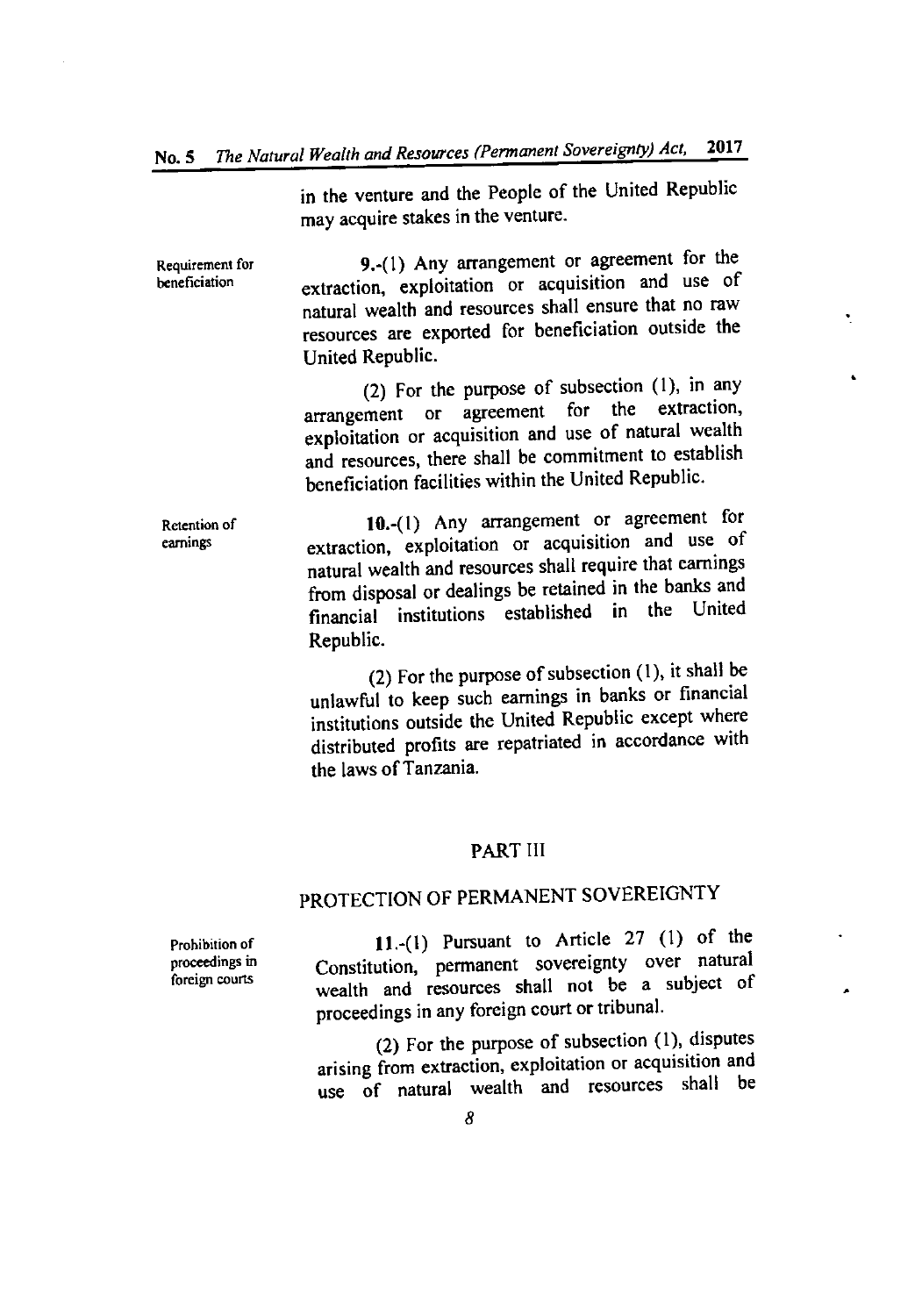adjudicated by judicial bodies or other organs established in the United Republic and in accordance with laws of Tanzania.

(3) For the purpose of implementation of subsection (2), judicial bodies or other bodies established in the United Republic and application of laws of Tanzania shall be acknowledged and incorporated in any arrangement or agreement.

Review by the National Assembly 12. All arrangements or agreements entailing extraction, exploitation or acquisition and use of natural wealth and resources may be reviewed by the National Assembly.

Power to make regulations

J.

13.-(l) The Minister may make regulations for the better carrying out of the provisions of this Act.

(2) Without prejudice to the generality of subsection (1), the regulations shall prescribe:

- (a) code of conduct for investors in natural wealth and resources;
- (b) minimum guidelines for inspection, monitoring and evaluation of investments in natural wealth and resources; and
- (c) anything which is incidental or conducive to the effective implementation of this Act.

9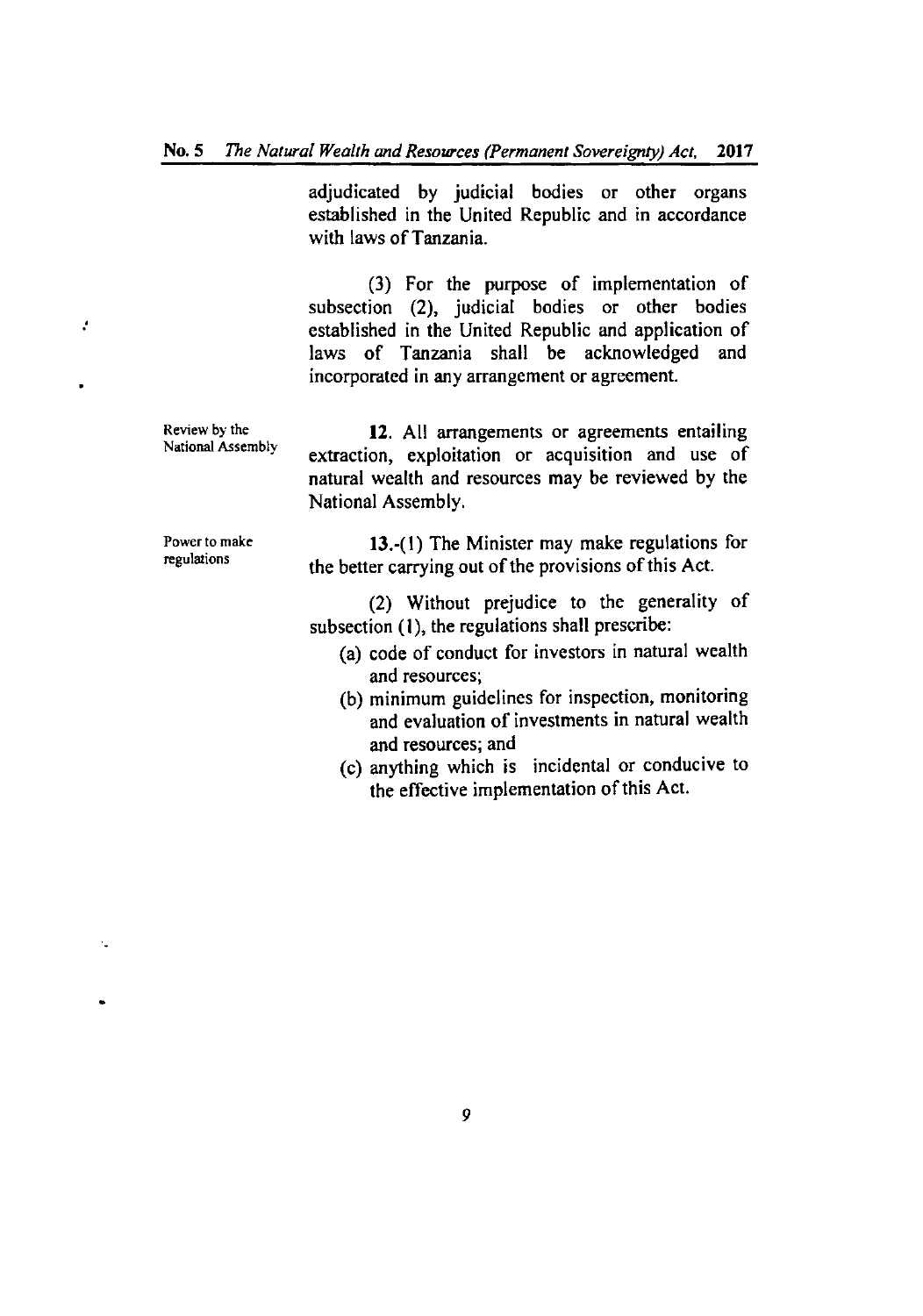## **FIRST SCHEDULE**

(Made under section 4(3))

# 1962 UN GENERAL ASSEMBLY RESOLUTION ON PERMANENT SOVEREIGNTY OVER NATURAL RESOURCES (GAR 1803)

The General Assembly,

Recalling its resolutions 523(VI) of 12 January 1952 and 626(VII) of 21 December 1952,

Bearing in mind its resolution 1314(XIII) of 12 December 1958, by which it established the Commission on Permanent Sovereignty over Natural Resources and instructed it to conduct a full survey of the status of permanent sovereignty over natural wealth and resources as a basic constituent of the right to self-determination, with recommendations, where necessary, for its strengthening, and decided further that, in the conduct of the full survey of the status of the permanent sovereignty of peoples and nations over their natural wealth and resources, due regard should be paid to the rights and duties of States under international law and to the importance of encouraging international co-operation in the economic development of developing countries,

Bearing in mind its resolution 1515(XV) of 15 December 1960, in which it recommended that the sovereign right of every State to dispose of its wealth and its natural resources should be respected,

Considering that any measure in this respect must be based on the recognition of the inalienable right of all States freely to dispose of their natural wealth and resources in accordance with their national interests, and on respect for the economic independence of States,

Considering that nothing in paragraph 4 below in any way prejudices the position of any Member State on any aspect of the question of the rights and obligations of successor States and Governments in respect of property acquired before the accession to complete sovereignty of countries formerly under colonial rule,

Noting that the subject of succession of States and Governments is being examined as a matter of priority by the International Law Commission,

Considering that it is desirable to promote international co-operation for the economic development of developing countries, and that economic and financial agreements between the developed and the developing countries must be based on the principles of equality and of the right of peoples and nations to self-determination,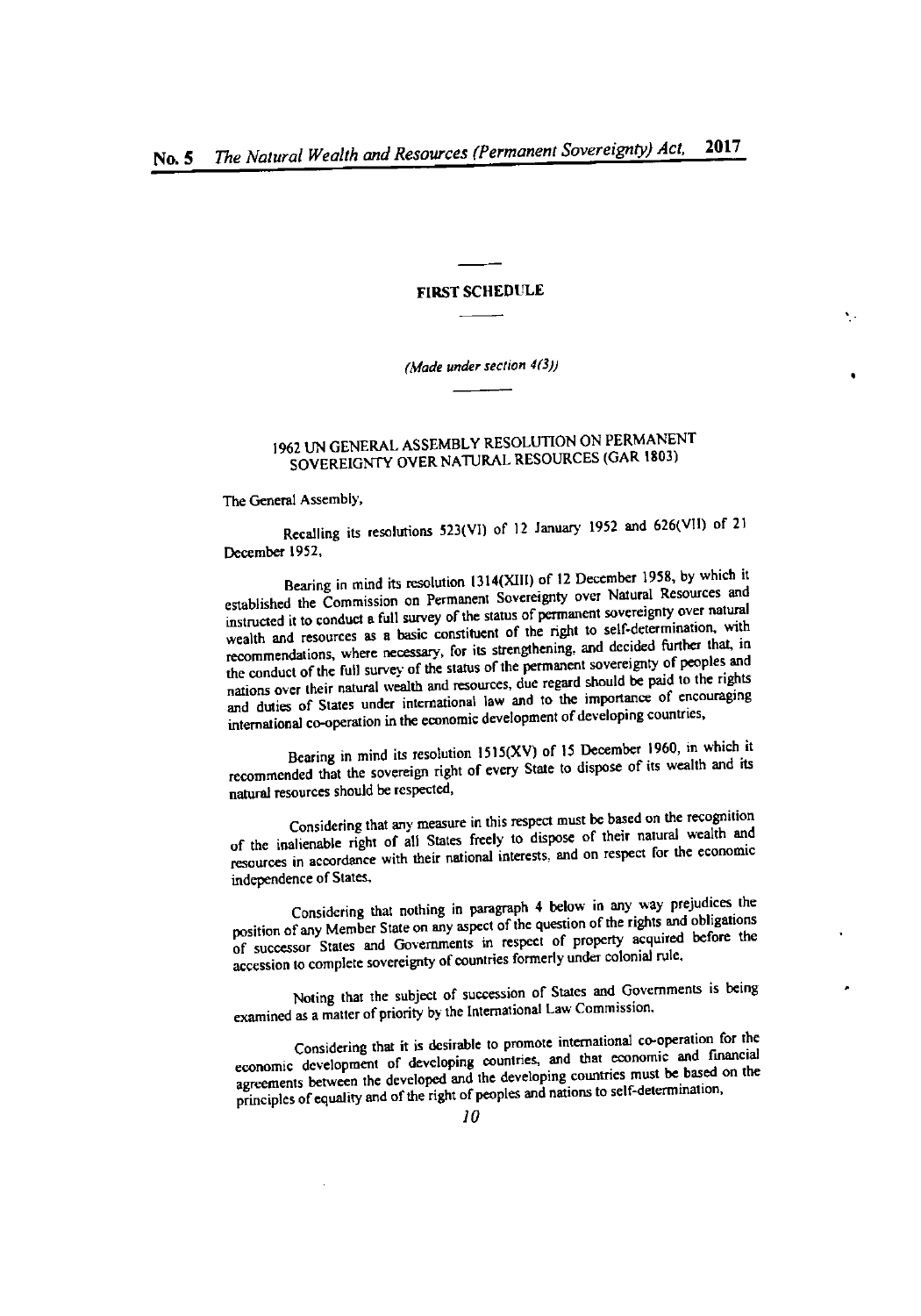Considering that the provision of economic and technical assistance, loans and increased foreign investment must not be subject to conditions which conflict with the interests of the recipient State,

Considering the benefits to be derived from exchanges of technical and scientific information likely to promote the development and use of such resources and wealth, and the important part which the United Nations and other international organizations are called upon to play in that connection,

Attaching particular importance to the question of promoting the economic development of developing countries and securing their economic independence,

Noting that the creation and strengthening of the inalienable sovereignty of States over their natural wealth and resources reinforces their economic independence,

Desiring that there should be further consideration by the United Nations of the subject of permanent sovereignty over natural resources in the spirit of international co-operation in the field of economic development, particularly that of the developing countries.

# **PART I**

# Declares that:

1. The right of peoples and nations to permanent sovereignty over their natural wealth and resources must be exercised in the interest of their national development and of the wellbeing of the people of the State concerned.

2. The exploration, development and disposition of such resources, as well as the import of the foreign capital required for these purposes, should be in conformity with the rules and conditions which the peoples and nations freely consider to be necessary or desirable with regard to the authorization, restriction or prohibition of such activities.

3. In cases where authorization is granted, the capital imported and the earnings on that capital shall be governed by the terms thereof, by the national legislation in force, and by international law. The profits derived must be shared in the proportions freely agreed upon, in each case, between the investors and the recipient State, due care being taken to ensure that there is no impairment, for any reason, of that State's sovereignty over its natural wealth and resources.

4. Nationalization, expropriation or requisitioning shall be based on grounds or reasons of public utility, security or the national interest which are recognized as overriding purely individual or private interests, both domestic and foreign. In such cases the owner shall be paid appropriate compensation, in accordance with the rules in force in the State taking such measures in the exercise of its sovereignty and in accordance with international law. In any case where the question of compensation gives rise to a controversy, the national jurisdiction of the State taking such measures shall be exhausted. However, upon agreement by sovereign States and other parties concerned, settlement of the dispute should be made through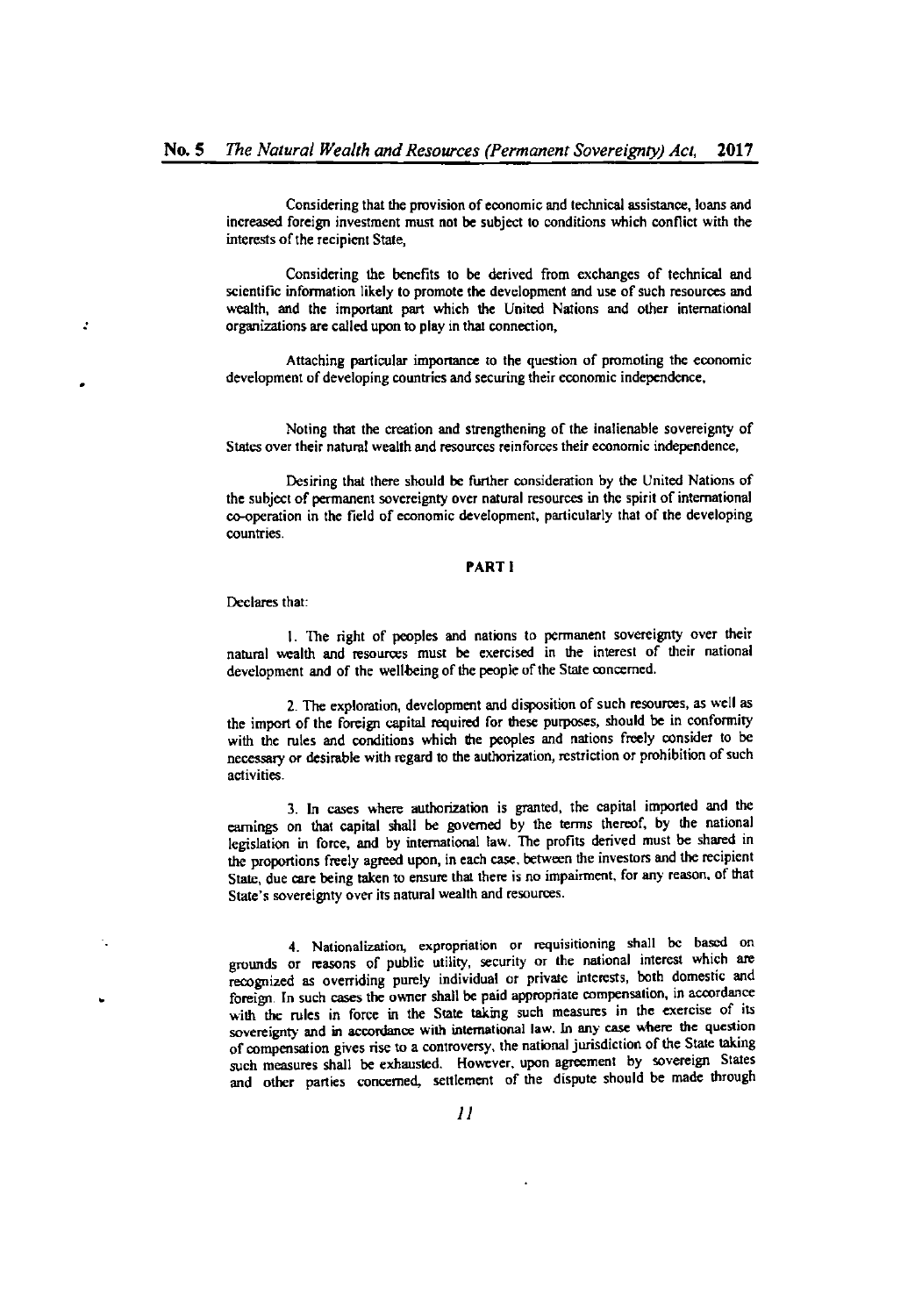arbitration or international adjudication.

5. The free and beneficial exercise of the sovereignty of peoples and nations over their natural resources must be furthered by the mutual respect of States based on their sovereign equality.

6. International co-operation for the economic development of developing countries, whether in the form of public or private capital investments, exchange of goods and services, technical assistance, or exchange of scientific information, shall be such as to further their independent national development and shall be based upon respect for their sovereignty over their natural wealth and resources.

7. Violation of the rights of peoples and nations to sovereignty over their natural wealth and resources is contrary to the spirit and principles of the Charter of the United Nations and hinders the development of international co-operation and the maintenance of peace.

8. Foreign investment agreements freely entered into by or between sovereign States shall be observed in good faith; States and international organizations shall strictly and conscientiously respect the sovereignty of peoples and nations over their natural wealth and resources in accordance with the Charter and the principles set forth in the present resolution.

# **PART II**

Welcomes the decision of the International Law Commission to speed up its work on the codification of the topic of responsibility of States for the consideration of the General Assembly.

# **PARTIII**

Requests the Secretary-General to continue the study of the various aspects of permanent sovereignty over natural resources, taking into account the desire of Member States to ensure the protection of their sovereign rights while encouraging international co-operation in the field of economic development, and to report to the Economic and Social Council and to the General Assembly, if possible at its eighteenth session.

# **SECOND SCHEDULE**

(Made under section 4(3))

**CHARTER OF ECONOMIC RIGHTS AND DUTIES OF STATES** GA Res. 3281(xxix), UN GAOR, 29th Sess., Supp. No. 31 (1974) 50

The General Assembly,

RECALLING that the United Nations Conference on Trade and Development, in its resolution 45(III) of 18 May 1972, stressed the urgency to establish generally accepted norms to govern international economic relations systematically and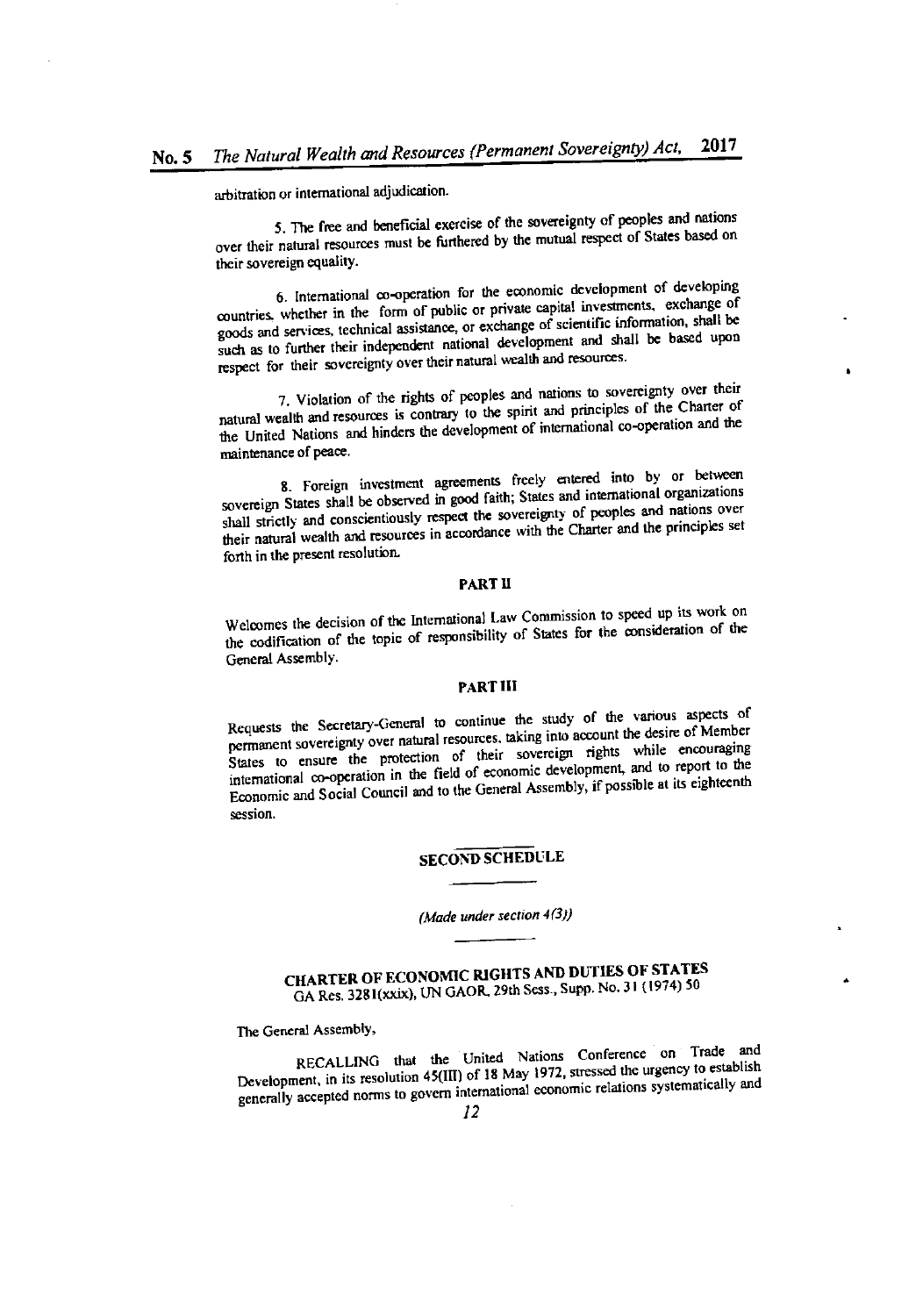recognized that it is not feasible to establish a just order and a stable worked as long as a charger to protect the rights of all countries, and in particular the developing States, is not formulated.

RECALLING FURTHER that in the same resolution it was decided to establish a Working Group of governmental representatives to draw up a draft Charter of Economic Rights and Duties of States, which the General Assembly, in its resolution 3037(XXVII) of 19 December 1972, decided should be composed of forty Member States.

NOTING that, in its resolution 3082(XXVIII) of 6 December 1973, it reaffirmed its conviction of the urgent need to establish or improve norms of universal application for the development of international economic relations on a just and equitable basis and urged the Working Group on the Charter of Economic Rights and Duties of States to complete, as the first step in the codification and development of the matter, the elaboration of a final draft Charter of Economic Rights and Duties of States, to be considered and approved by the General Assembly at its twenty-ninth session.

BEARING IN MIND the spirit and terms of its resolutions 3201(S-VI) and 3202(S-VI) of 1 May 1974, containing, respectively, the Declaration and the Programmed of Action on the Establishment of a New International Economic Order, which underlined the vital importance of the Charter to be adopted by the General Assembly at its twenty-ninth session and stressed the fact that the Charter shall constitute an effective instrument towards the establishment of a new system of international economic relations based on equity, sovereign equality and interdependence of the interests of developed and developing countries.

HAVING EXAMINED the report of the Working Group on the Charter of Economic Rights and Duties of States on its fourth session, transmitted to the Generally Assembly by the Trade and Development Board at its fourteenth session.

EXPRESSING ITS APPRECIATION to the Working Group on the Charter of Economic Rights and Duties of States which, as a result of the task performed in its four sessions held between February 1973 and June 1974, assembled the elements required for the completion and adoption of the Charter of Economic Rights and Duties at the twenty-ninth session of the General Assembly, as previously recommended.

ADOPTS AND SOLEMNLY PROCLAIMS the following Charter:

# Charter of economic rights and duties of states

Preamble

Ŀ.

The General Assembly,

REAFFIRMING the fundamental purposes of the United Nations, in particular the maintenance of international peace and security, the development of friendly relations among nations and the achievement of international co-operation in solving international problems in the economic and social fields,

AFFIRMING the need for strengthening international co-operation for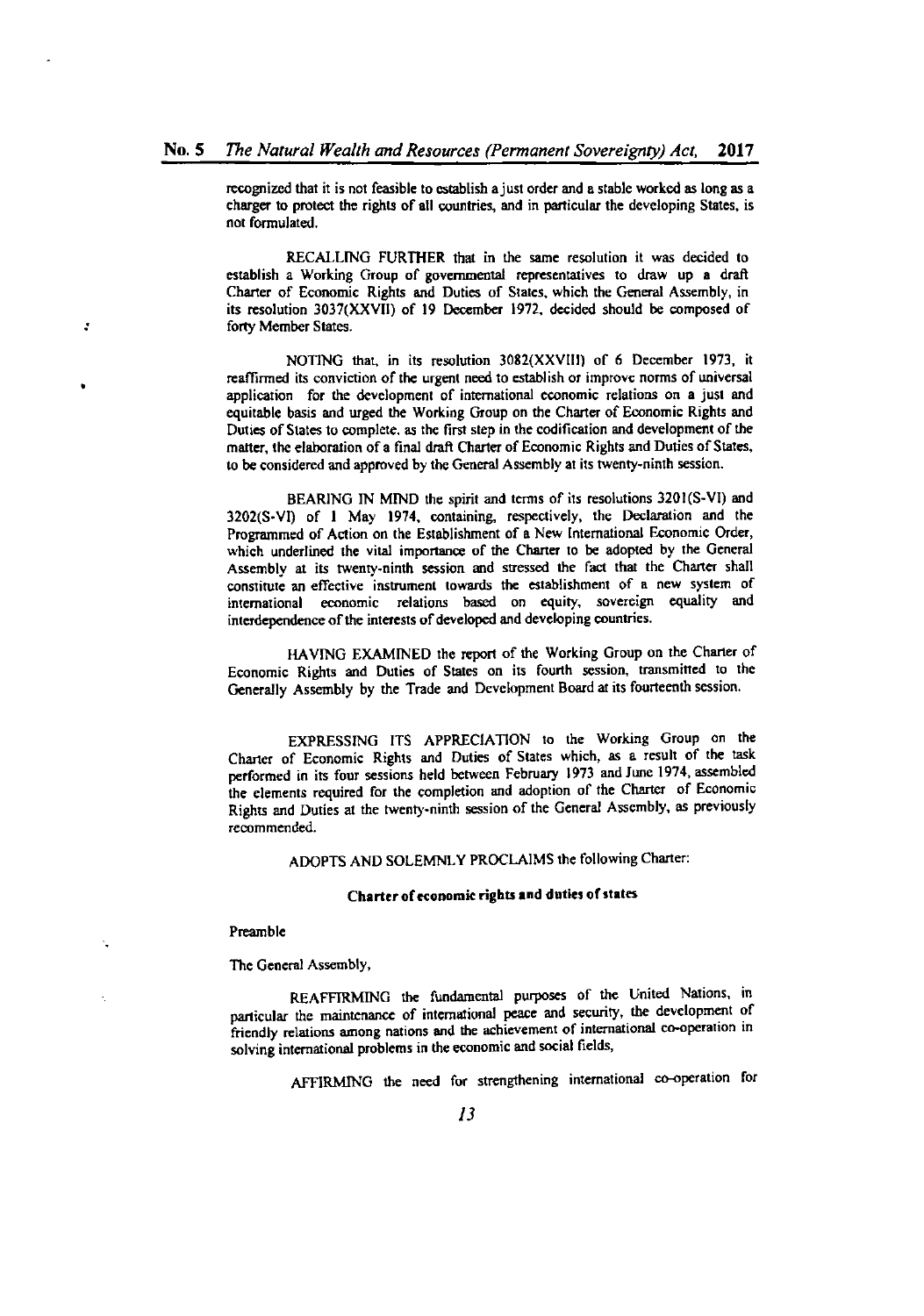# development,

DECLARING that it is a fundamental purpose of the present Charter to promote the establishment of the new international economic order, based on equality, sovereign equality, interdependence, common interest and co-operation among all States, irrespective of their economic and social systems,

Desirous of contributing to the criterion of conditions for:

- (a) the attainment of wider prosperity among all countries and of higher standards of living for all peoples;
- (b) the promotion by the entire international community of the economic and social progress of all countries, especially developing countries;
- (c) the encouragement of co-operation, on the basis of mutual advantage and equitable benefits for all peace-loving States which are willing to carry out the provisions of the present Charter, in the economic, trade, scientific and technical fields,
- regardless of political, economic or social systems; (d) the overcoming of main obstacles in the way of economic development of the
- developing countries; (e) the acceleration of the economic growth of developing countries with a view to bridging the economic gap between developing and developed countries:
- (f) the protection, preservation and enhancement of the environment.

MINDFUL of the need to establish and maintain a just and equitable economic and social order through:

- (a) the achievement of more rational and equitable international economic relations and the encouragement of structural changes in the world economy;
- (b) the creation of conditions which permit the further expansion of trade and intensification of economic co-operation among all nations;
- (c) the strengthening of the economic independence of developing countries;
- (d) the establishment and promotion of international economic relations, taking into account the agreed differences in development of the developing countries and their specific needs,

DETERMINED to promote collective economic security for development, in particular of the developing countries, with strict respect for the sovereign equality of each State and through the co-operation of the entire international community,

CONSIDERING that genuine co-operation among States, based on joint consideration of and concerted action regarding international economic problems. is essential for fulfilling the international community's common desire to achieve a just and rational development of all parts of the world.

STRESSING the importance of ensuring appropriate conditions for the conduct of normal economic relations among all States, irrespective of differences in social and economic systems, and for the full respect of the rights of all peoples, as well as strengthening instruments of international economic co-operation as a means for the consolidation of peace for the benefit of all.

CONVINCED of the need to develop a system of international economic relations on the basis of sovereign equality, mutual and equitable benefit and the close interrelationship of the interests of all States,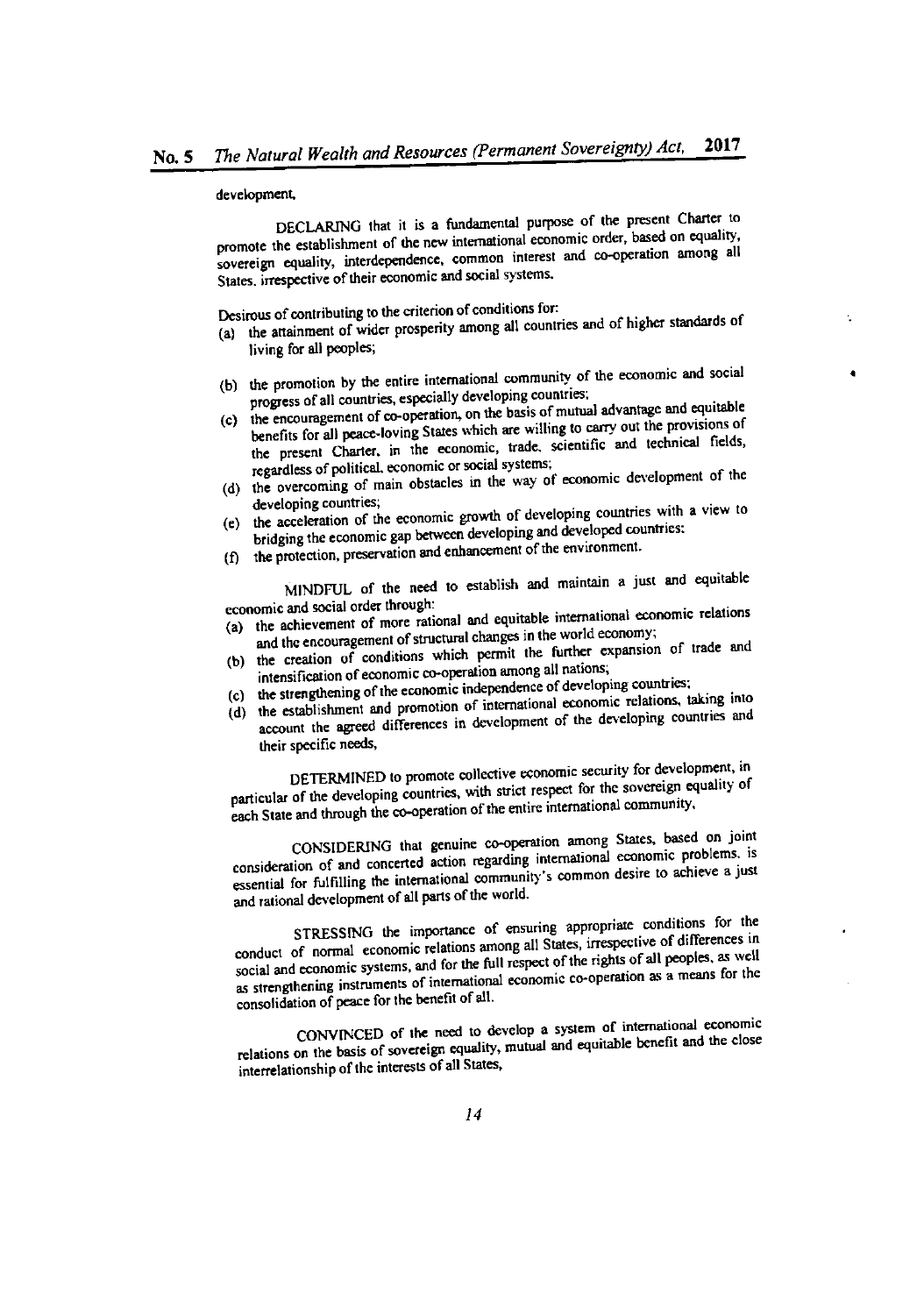REITERATING that the responsibility for the development of every country rests primarily upon itself but that concomitant and effective international cooperation is an essential factor for the full achievement of its own development goals.

FIRMLY CONVINCED of the urgent need to evolve a substantially improved system of international economic relations,

SOLEMNLY ADOPTS the present Charter of Economic Rights and Duties of States.

# **CHAPTER I**

## Fundamentals of international economic relations

Economic as well as political and other relations among States shall be governed, inter *alia*, by the following principles:

- $(a)$ Sovereignty, territorial integrity and political independence of States;
- $(b)$ Sovereign equality of all States;
- $(c)$ Non-aggression;
- $(d)$ Non-intervention;
- $(e)$ Mutual and equitable benefit;
- Peaceful coexistence;  $(f)$
- Equal rights and self-determination of peoples;  $\mathbf{g}$
- Peaceful settlement of disputes;  $(h)$
- Remedying of injustices which have been brought about by force and which  $(i)$ deprive a nation of the natural means necessary for its normal development;
- Fulfillment in good faith of international obligations;  $(i)$
- Respect for human rights and international obligations;  $(k)$
- No attempt to seek hegemony and spheres of influence;  $(1)$
- (m) Promotion of international social justice;
- International co-operation for development;  $(n)$
- Free access to and from the sea by land-locked countries within the framework of  $(0)$ the above principles.

# **CHAPTER II**

# Economic rights and duties of states

## Article 1

Every State has the sovereign and inalienable right to choose its economic system as well as it political, social and cultural systems in accordance with the will of its people, without outside interference, coercion or threat in any form whatsoever.

### **Article 2**

 $\cdot$ 

1. Every State has and shall freely exercise full permanent sovereignty, including possession, use and disposal, over all its wealth, natural resources and economic activities.

2. Each State has the right:

- (a) to regulate and exercise authority over foreign investment within its national jurisdiction in accordance with its laws and regulations and in conformity with its national objectives and priorities. No State shall be compelled to grant preferential treatment to foreign investment;
- (b) to regulate and supervise the activities of transnational corporations within its national jurisdiction and take measures to ensure that such activities comply with its laws, rules and regulations and conform with its economic and social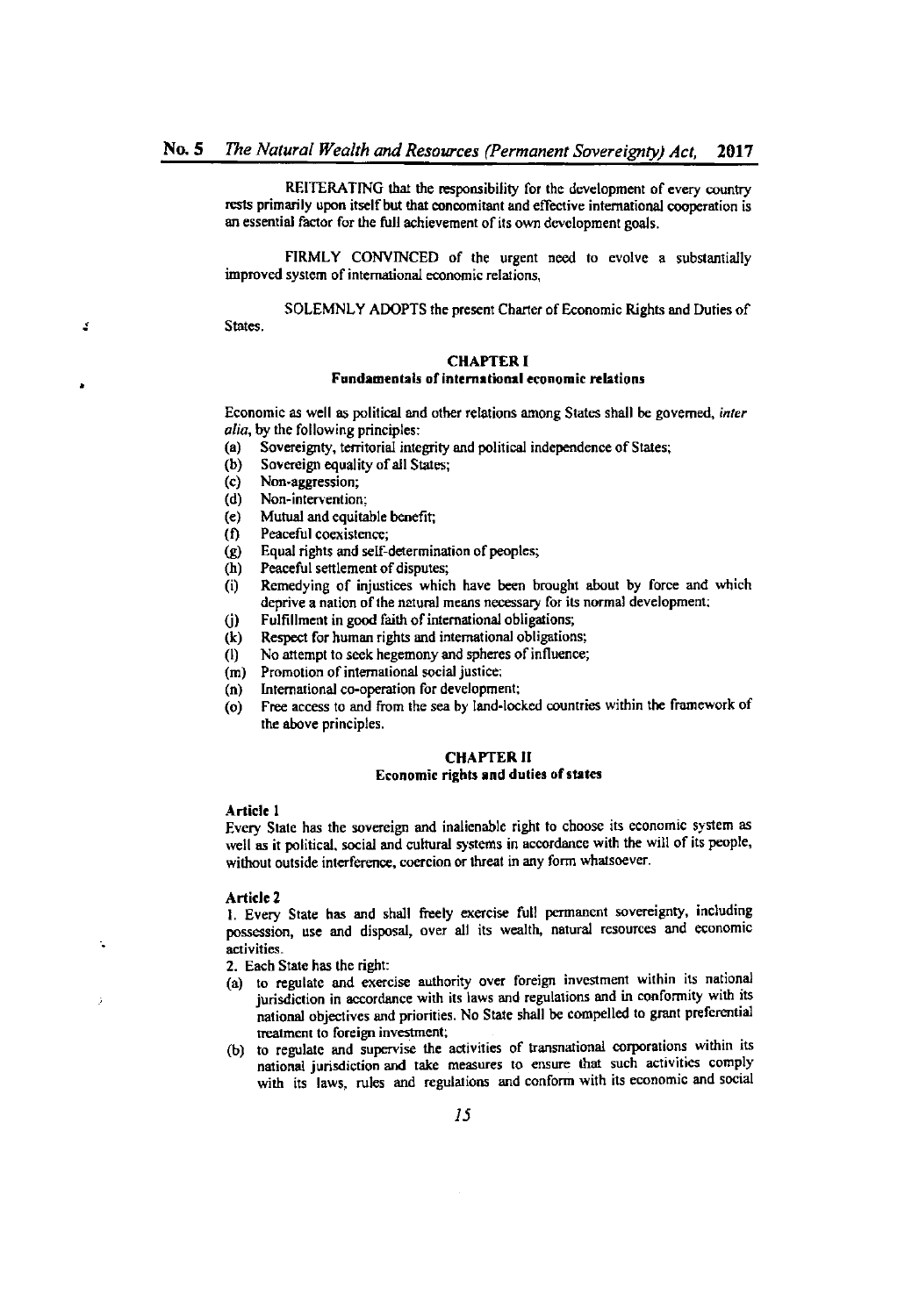policies. Transnational corporations shall not intervene in the internal affairs of a host State. Every State should, with full regard for its sovereign rights, cooperate with other States in the exercise of the right set forth in this subparagraph;

(c) to nationalize, expropriate or transfer ownership of foreign property, in which case appropriate compensation should be paid by the State adopting such measures, taking into account its relevant laws and regulations and all circumstances that the State considers pertinent. In any case where the question of compensation gives rise to a controversy, it shall be settled under the domestic law of the nationalizing State and by its tribunals, unless it is freely and mutually agreed by all States concerned that other peaceful means be sought on the basis of the sovereign equality of States and in accordance with the principle of free choice of means.

 $\pmb{\lambda}$ 

# Article 3

In the exploitation of natural resources shared by two or more countries, each State must co-operate on the basis of a system of information and prior consultations in order to achieve optimum use of such resources without causing damage to the legitimate interest of others.

## Article 4

Every State has the right to engage in international trade and other forms of economic co-operation irrespective of any differences in political, economic and social systems. No State shall be subjected to discrimination of any kind based solely on such differences. In the pursuit of international trade and other forms of economic cooperation, every State is free to choose the forms of organization of its foreign economic relations and to enter into bilateral and multilateral arrangements consistent with its international obligations and with the needs of international economic cooperation.

# Article 5

All States have the right to associate in organizations of primary commodity producers in order to develop their national economies, to achieve stable financing for their development and, in pursuance of their aims, to assist in the promotion of sustained growth of the world economy. In particular accelerating the development of developing countries. Correspondingly, all States have the duty to respect that right by refraining from applying economic and political measures that would limit it.

It is the duty of States to contribute to the development of international trade of goods, particularly by means of arrangements and by the conclusion of long-term multilateral commodity agreements, where appropriate, and taking into account the interest of producers and consumers. All States share the responsibility to promote the regular flow and access of all commercial goods traded at stable, remunerative and equitable prices, thus contributing to the equitable development of the world economy, taking into account, in particular, the interests of developing countries.

### Article 7

Every State has the primary responsibility to promote the economic, social and cultural development of its people. To this end, each State has the right and the responsibility to choose its means and goals of development, fully to mobilize and use its resources, to implement progressive economic and social reforms and to ensure the full participation of its people in the process and benefits of development. All States have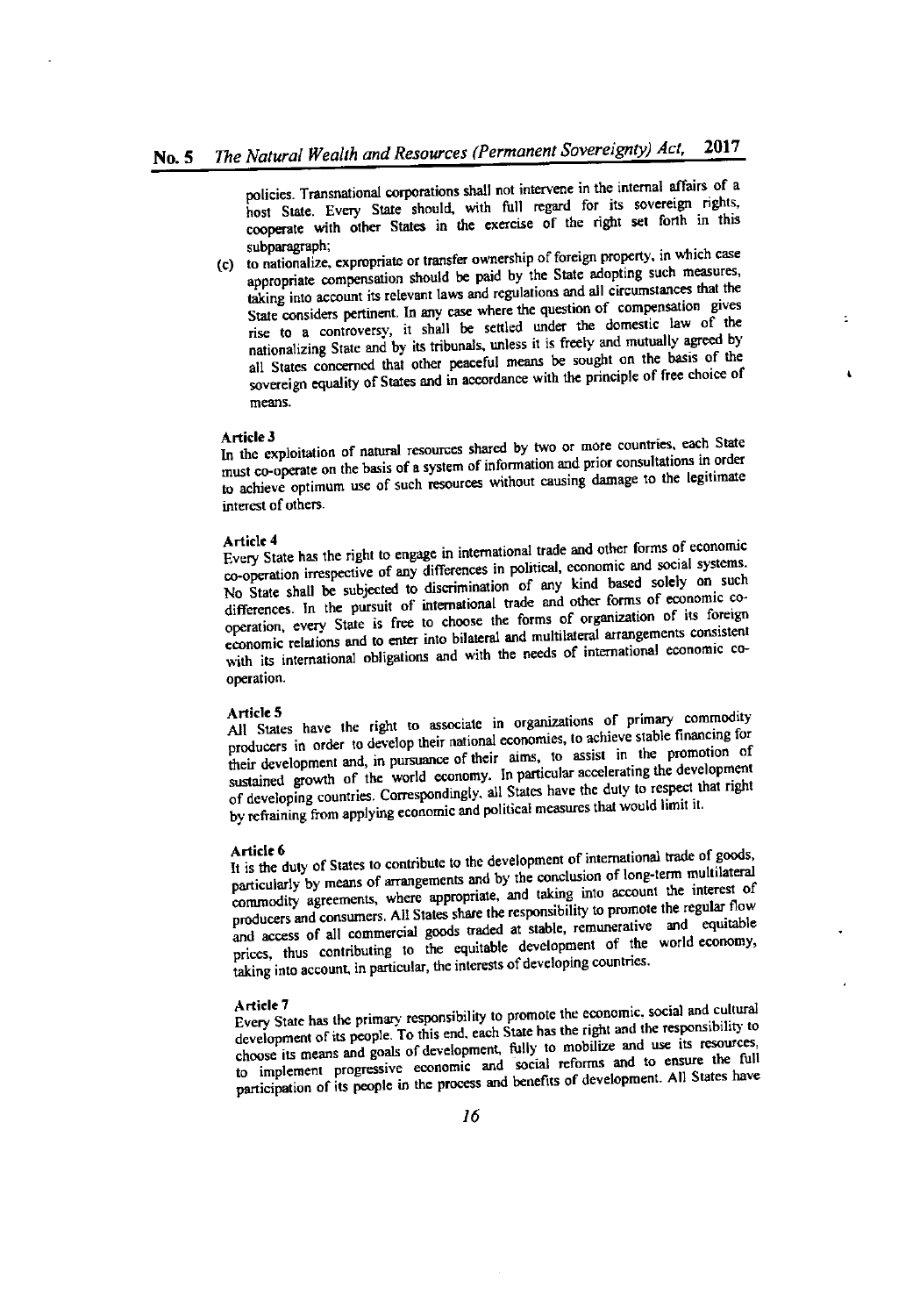the duty, individually and collectively, to co-operate in eliminating obstacles that hinder such mobilization and use.

# Article 8

States should co-operate in facilitating more rational and equitable international economic relations and in encouraging structural changes in the context of a balanced world economy in harmony with the needs and interests of all countries, especially developing countries, and should take appropriate measures to this end.

## Article 9

All States have the responsibility to co-operate in the economic, social, cultural, scientific and technological fields for the promotion of economic and social progress throughout the world, especially that of the developing countries.

### Article 10

All States are juridically equal and, as equal members of the international community, have the right to participate fully and effectively in the international decision-making process in the solution of world economic, financial and monetary problems, inter alia, through the appropriate international organizations in accordance with their existing and evolving rules, and to share in the benefits resulting therefrom.

### Article 11

All States should co-operate to strengthen and continuously improve the efficiency of international organizations in implementing measures to stimulate the general economic progress of all countries, particularly of developing countries, and therefore should cooperate to adapt them, when appropriate, to the changing needs of international economic co-operation.

## Article 12

1. States have the right, in agreement with the parties concerned, to participate in subregional, regional interregional co-operation in the pursuit of their economic and social development. All States engaged in such co-operation have the duty to ensure that the policies of those groupings to which they belong correspond to the provisions of the present Charter and are outward-looking, consistent with their international obligations and with the needs of international economic co-operation, and have full regard for the legitimate interests of third countries, especially developing countries.

2. In the case of groupings to which the States concerned have transferred or may transfer certain competences as regards matters that come within the scope of the present Charter, its provisions shall also apply to those groupings in regard to such matters, consistent with the responsibilities of such States as members of such groupings. Those States shall co-operate in the observance by the groupings of the provisions of this Charter.

# Article 13

÷.

 $\mathbf{I}$ 

1. Every State has the right to benefit from the advances and development in science and technology for the acceleration of its economic and social development.

2. All States should promote international scientific and technological co-operation and the transfer of technology, with proper regard for all legitimate interests including, inter alia, the rights and duties of holders, suppliers and recipients of technology. In particular, all States should facilitate the access of developing countries to the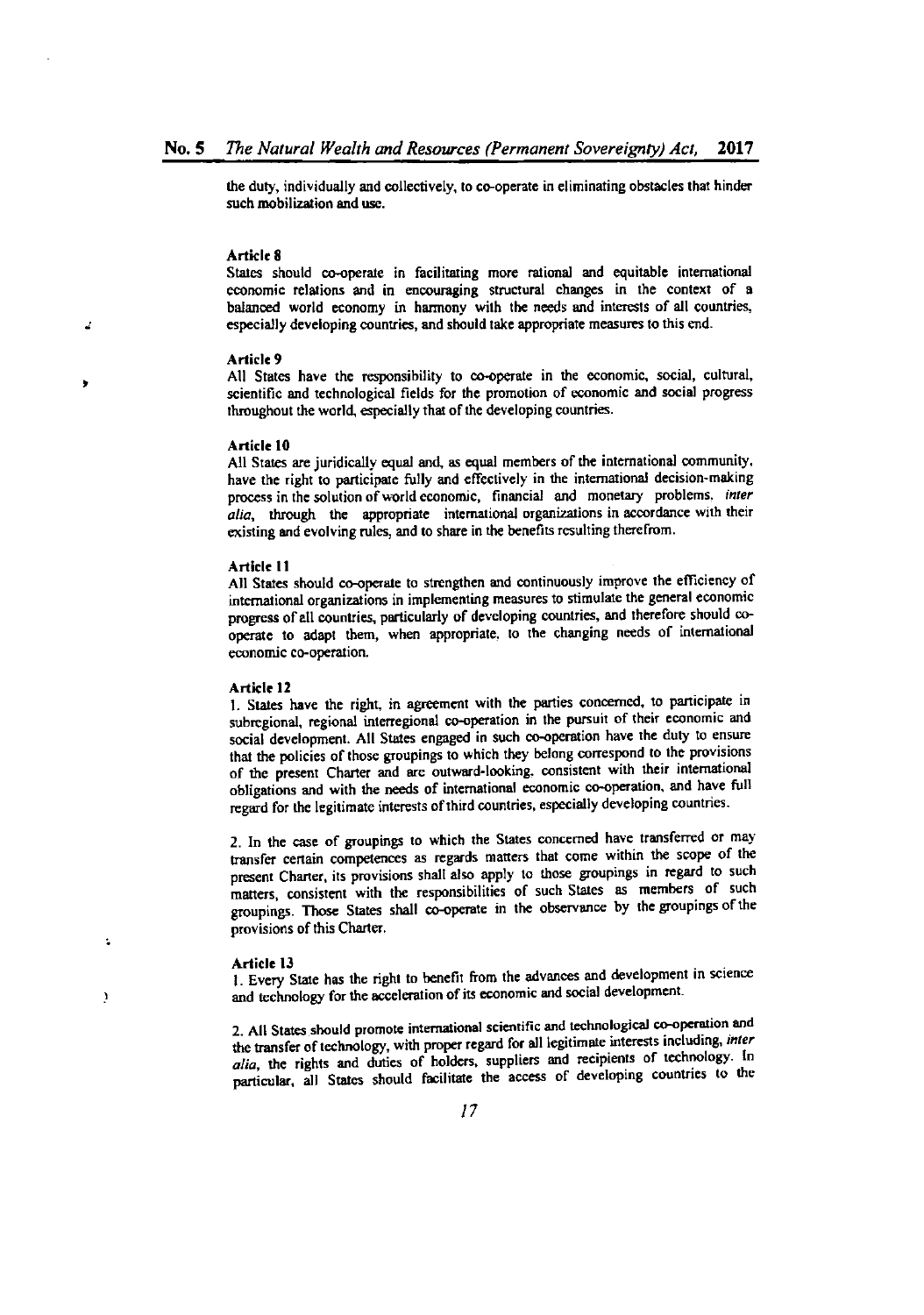achievements of modern science and technology, the transfer of technology and the creation of indigenous technology for the benefit of the developing countries in forms and in accordance with procedures which are suited to their economies and their needs.

3. Accordingly, developed countries should co-operate with the developing countries in the establishment, strengthening and development of their scientific and technological infrastructures and their scientific research and technological activities so as to help to expand and transform the economies of developing countries.

4. All Sates should co-operate in research with a view to evolving further internationally accepted guidelines or regulations for the transfer of technology, taking fully into account the interest of developing countries.

# Article 14

Every State has the duty to co-operate in promoting a steady and increasing expansion and liberalization of world trade and an improvement in the welfare and living standards of all peoples, in particular those of developing countries. Accordingly, all States should co-operate, inter alia, towards the progressive dismantling of obstacles to trade and the improvement of the international framework for the conduct of world trade and, to these ends, co-ordinated efforts shall be made to solve in an equitable way the trade problems of all countries, taking into account the specific trade problems of the developing countries. In this connection, States shall take measures aimed at securing additional benefits for the international trade of developing countries so as to achieve a substantial increase in their foreign exchange earnings, the diversification of their exports, the acceleration of the rate of growth of their trade, taking into account their development needs, an improvement in the possibilities for these countries to participate in the expansion of world trade and a balance more favourable to developing countries in the sharing of the advantages resulting from this expansion, though, in the largest possible measure, a substantial improvement in the conditions of access for the products of interest to the developing countries and, wherever appropriate, measures designed to attain stable, equitable and remunerative prices for primary products.

### Article 15

All States have the duty to promote the achievement of general and complete disarmament under effective international control and to utilize the resources released by effective disarmament measures for the economic and social development of countries, allocating a substantial portion of such resources as additional means for the development needs of developing countries.

# Article 16

1. It is the right and duty of all States, individually and collectively, to eliminate colonialism, apartheid, racial discrimination, neo-colonialism and all forms of foreign aggression, occupation and domination, and the economic and social consequences thereof, as a prerequisite for development. States which practise such coercive policies are economically responsible to the countries, territories and peoples affected for the restitution and full compensation for the exploitation and depletion of, and damages to, the natural and all other resources of those countries, territories and peoples. It is the duty of all States to extend assistance to them.

2. No State has the right to promote or encourage investments that may constitute an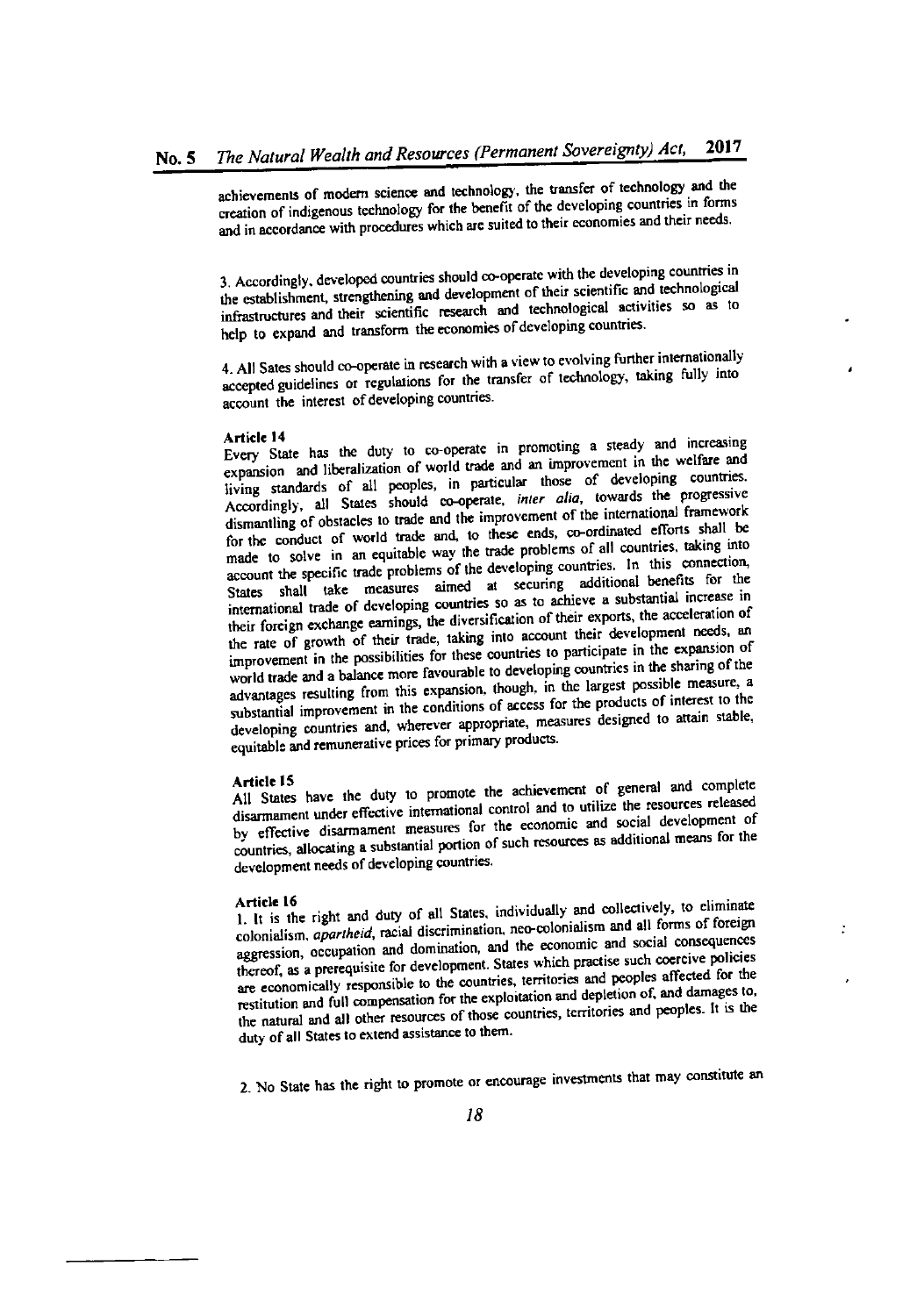obstacle to the liberation of a territory occupied by force.

### Article 17

International co-operation for development in the shared goal and common duty of all States. Every State should co-operate with the efforts of developing countries to accelerate their economic and social development by providing favourable external conditions and by extending active assistance to them, consistent with their development needs and objectives, with strict respect for the sovereign equality of States and free of any conditions derogating from their sovereignty.

## Article 18

x

ż,

Developed countries should extend, improve and enlarge the system of generalized nonreciprocal and non-discriminatory tariff preferences to the developing countries consistent with the relevant agreed conclusions and relevant decisions as adopted on this subject, in the framework of the competent international organizations. Developed countries should also give serious consideration to the adoption of other differential measures, in areas where this is feasible and appropriate and in ways which will provide special and more favourable treatment, in order to meet the trade and development needs of the developing countries. In the conduct of international economic relations the developed countries should endeavour to avoid measures having a negative effect on the development of the national economies of the developing countries, as promoted by generalized tariff preferences and other generally agreed differential measures in their favour.

### Article 19

With a view to accelerating the economic growth of developing countries and bridging the economic gap between developed and developing countries, developed generalized preferential, non-reciprocal and nongrant countries should discriminatory treatment to developing countries in those fields of international economic co-operation where it may be feasible.

## Article 20

Developing countries should, in their efforts to increase their over-all trade, give due attention to the possibility of expanding their trade with socialist countries, by granting to these countries conditions for trade not inferior to those granted normally to the developed market economy countries.

### Article 21

Developing countries should endeavour to promote the expansion of their mutual trade and to this end may, in accordance with the existing and evolving provisions and procedures of international agreements where applicable, grant trade preferences to other developing countries without being obliged to extend such preferences to developed countries, provided these arrangements do not constitute an impediment to general trade liberalization and expansion.

### Article 22

1. All States should respond to the generally recognized or mutually agreed development needs and objectives of developing countries by promoting increased net flows of real resources to the developing countries from all sources, taking into account any obligations and commitments undertaken by the States concerned, in order to reinforce the efforts of developing countries to accelerate their economic and social development.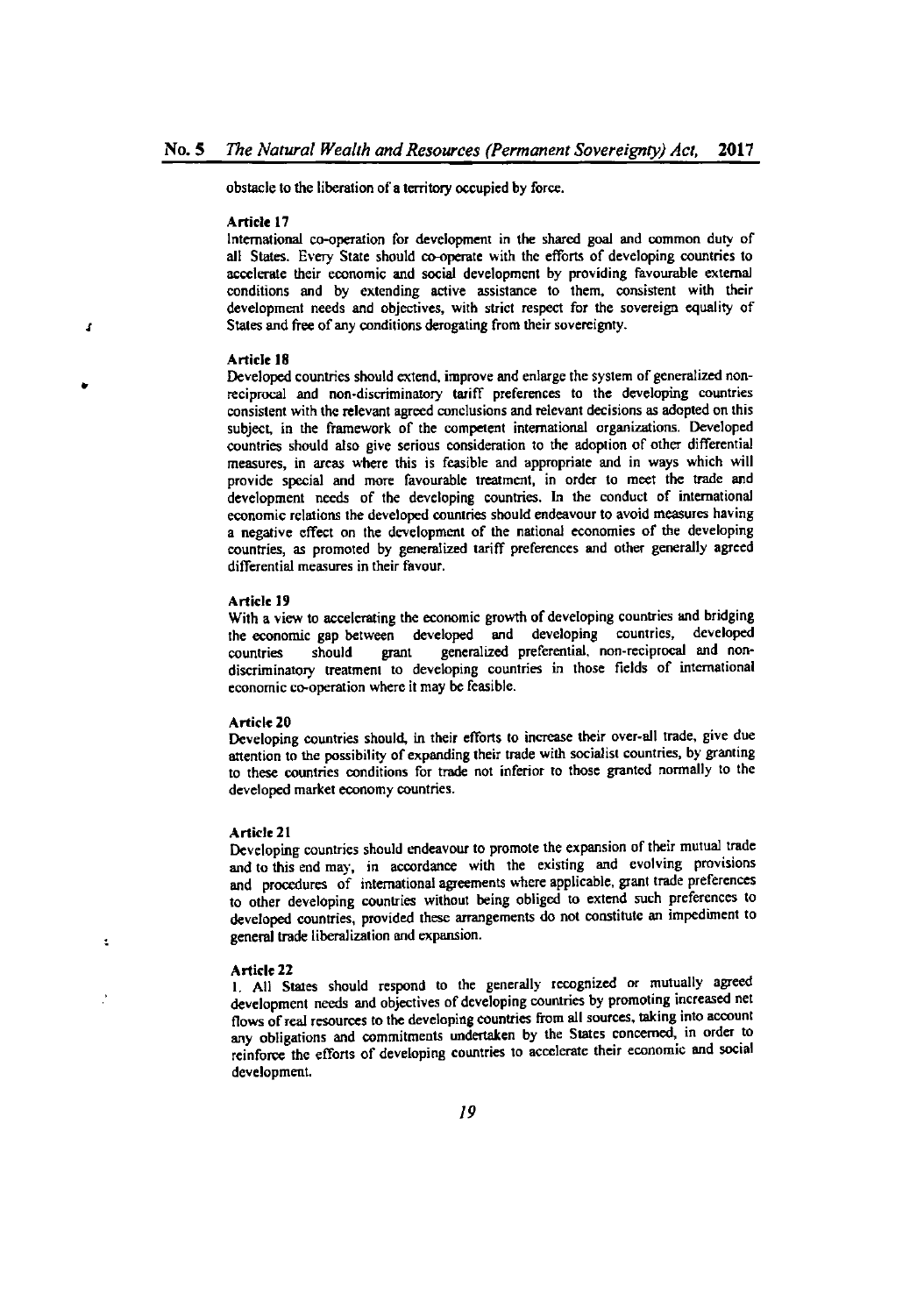2. In this context, consistent with the aims and objectives mentioned above and taking into account any obligations and commitments undertaken in this regard, it should be their endeavour to increase the net amount of financial flows from official sources to developing countries and to improve the terms and conditions thereof.

3. The flow of development assistance resources should include economic and technical assistance.

## Article 23

To enhance the effective mobilization of their own resources, the developing countries should strengthen their economic co-operation and expand their mutual trade so as to accelerate their economic and social development. All countries, especially developed countries, individually as well as through the competent international organizations of which they are members, should provide appropriate and effective support and co-operation.

# Article 24

All States have the duty to conduct their mutual economic relations in a manner which takes into account the interest of other countries. In particular, all States should avoid prejudicing the interests of developing countries.

## **Article 25**

In furtherance of world economic development, the international community, especially its developed members, shall pay special attention to the particular needs and problems of the least developed among the developing countries, of land-locked developing countries and also island developing countries, with a view to helping them to overcome their particular difficulties and thus contribute to their economic and social development.

# Article 26

All States have the duty to coexist in tolerance and live together in peace, irrespective of differences in political, economic, social and cultural systems, and to facilitate trade between States having different economic and social systems. International trade should be conducted without prejudice to generalized non-discriminatory and non-reciprocal preferences in favour of developing countries, on the basis of mutual advantage, equitable benefits and the exchange of most-favoured-nation treatment.

1. Every State has the right to enjoy fully the benefits of world invisible trade and to engage in the expansion of such trade.

2. World invisible trade, based on efficiency and mutual and equitable benefit, furthering the expansion of the world economy, is the common goal of all States. The role of developing countries in world invisible trade should be enhanced and strengthened consistent with the above objectives, particular attention being paid to the special needs of developing countries.

3. All States should co-operate with developing countries in their endeavours to increase their capacity to earn foreign exchange from invisible transactions, in accordance with the potential and needs of each developing country and consistent with the objectives mentioned above.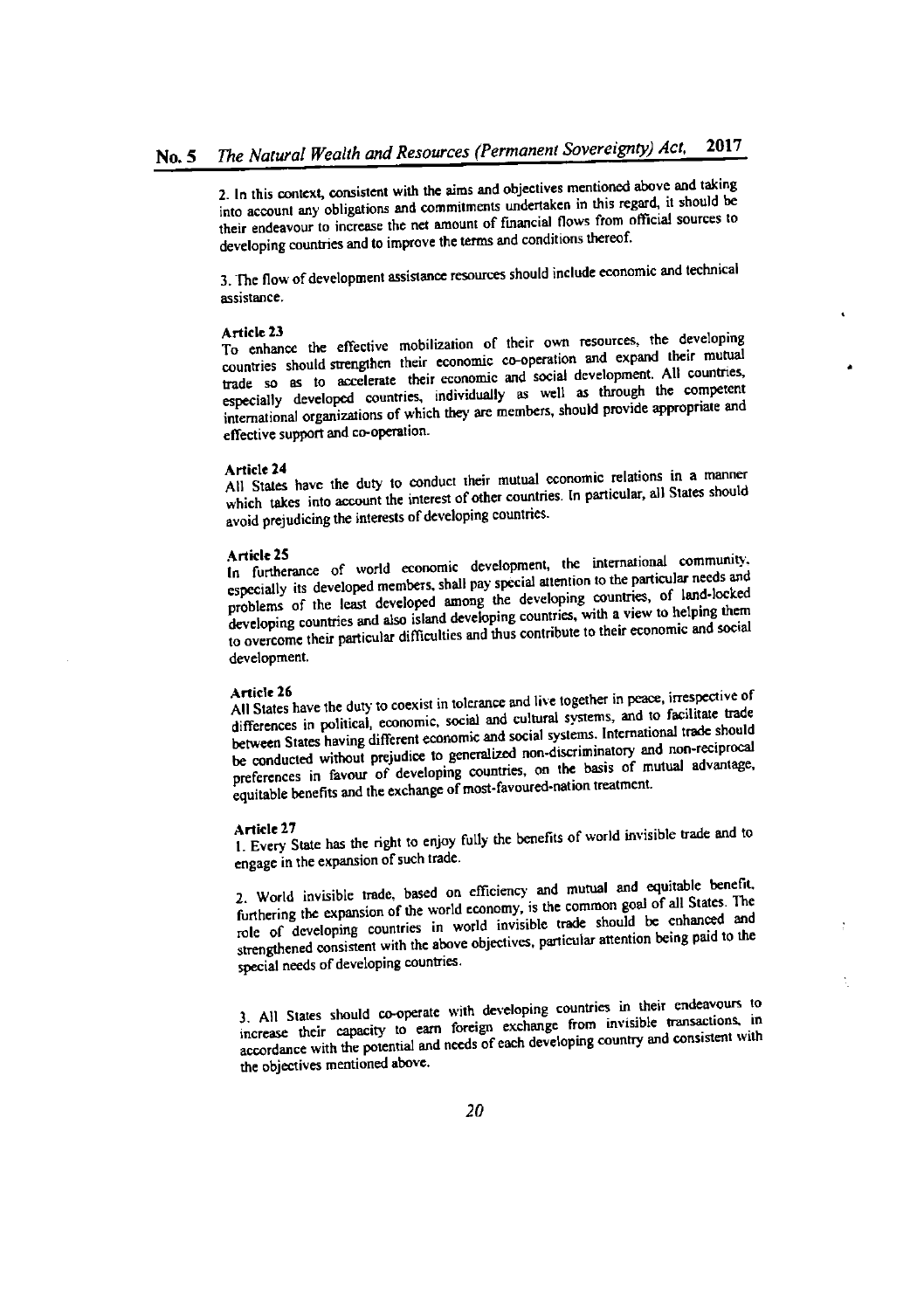# **Article 28**

All States have the duty to co-operate in achieving adjustments in the prices of exports of developing countries in relation to prices of their imports so as to promote just and equitable terms of trade for them, in a manner which is remunerative for producers and equitable for producers and consumers.

### **Chapter III**

# Common responsibilities towards the international community

## **Article 29**

¢

The sea-bed and ocean floor and the subsoil thereof, beyond the limits of national jurisdiction, as well as the resources of the area, are the common heritage of mankind. On the basis of the principles adopted by the General Assembly in resolution 2749 (XXV) of 17 December 1970, all States shall ensure that the exploration of the are a and exploitation of its resources are carried out exclusively for peaceful purposes and that the benefits derived therefore are shared equitably by all States, taking into account the particular interest and needs of developing countries; an international regime applying to the area and its resources and including appropriate international machinery to give effect to its provisions shall be established by an international treaty of a universal character, generally agreed upon.

## Article 30

The protection, preservation and enhancement of the environment for the present and future generations is the responsibility of all States. All States shall endeavour to establish their own environment and development policies in conformity with such responsibility. The environmental policies of all States should enhance and not adversely affect the present and future development potential of developing countries. All States have the responsibility to ensure that activities within their jurisdiction or control do not cause damage to the environment of other States or of areas beyond the limits of national jurisdiction. All States should bo-operate in evolving international norms and regulations in the field of the environment.

## Chapter IV **Final provisions**

### Article 31

All States have the duty to contribute to the balanced expansion of the world economy, taking duly into account the close interrelationship between the well-being of the developed countries and the growth and development of the developing countries, and the fact that the prosperity of the international community as a whole depends upon the prosperity of its constituent parts.

# **Article 32**

No State may use or encourage the use of economic, political or any other type of measures to coerce another State in order to obtain from it the subordination of the exercise of its sovereign rights.

### Article 33

1. Nothing in the present Charter shall be construed as impairing or derogating from the provisions of the Charter of the United Nations or actions taken into pursuance thereof.